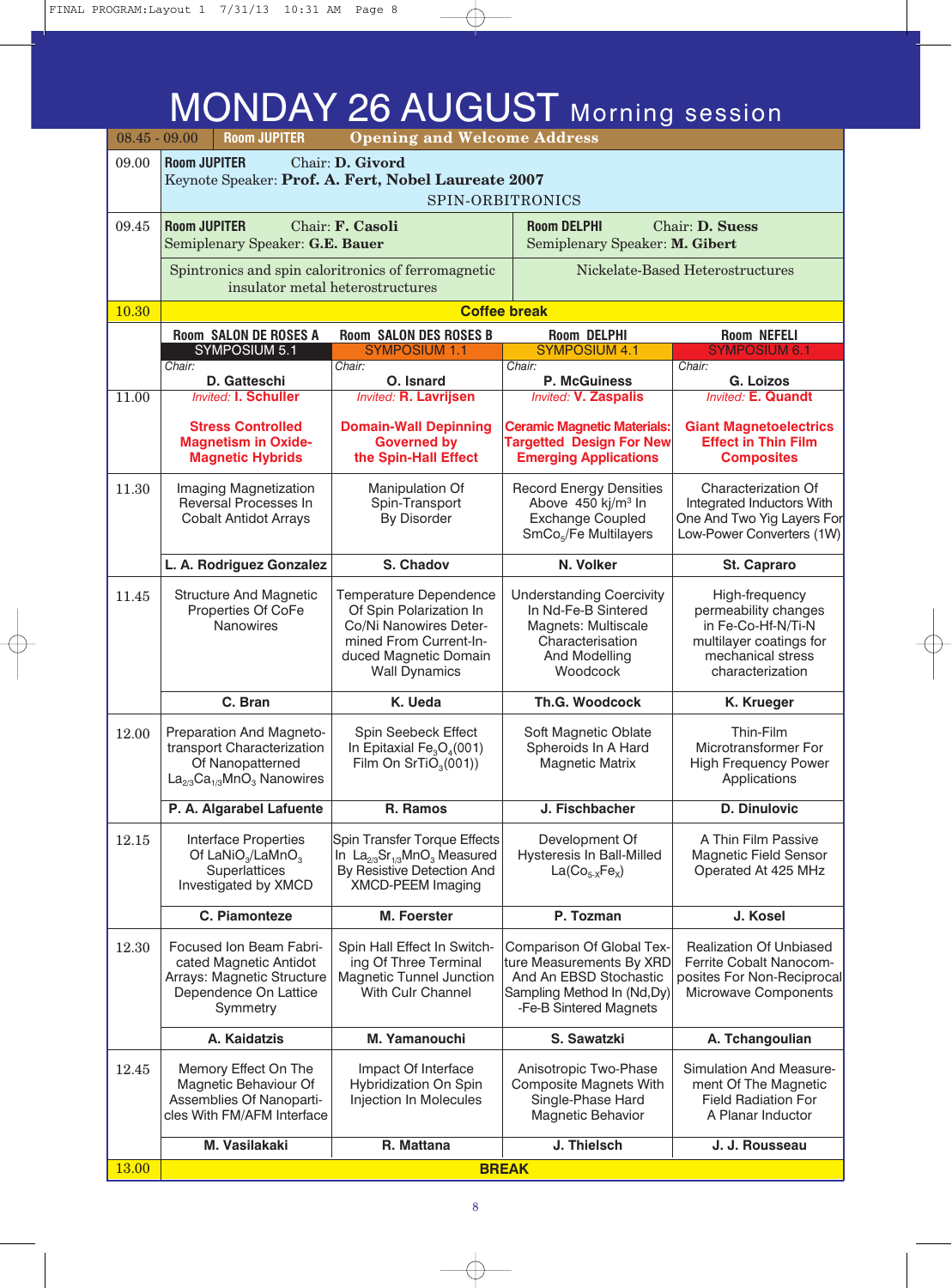### MONDAY 26 AUGUST Afternoon session

| 15.45 | <b>Coffee break</b>                                                                                           |                                                                                                             |                                                                                                                                    |                                                                                                                                               |
|-------|---------------------------------------------------------------------------------------------------------------|-------------------------------------------------------------------------------------------------------------|------------------------------------------------------------------------------------------------------------------------------------|-----------------------------------------------------------------------------------------------------------------------------------------------|
|       | <b>Room SALON DE ROSES A</b>                                                                                  | <b>Room SALON DES ROSES B</b>                                                                               | <b>Room DELPHI</b>                                                                                                                 | <b>Room NEFELI</b>                                                                                                                            |
|       | SYMPOSIUM 5.2                                                                                                 | <b>SYMPOSIUM 1.2</b>                                                                                        | <b>SYMPOSIUM 4.2</b>                                                                                                               | <b>SYMPOSIUM 3.1</b>                                                                                                                          |
|       | Chair:<br>A. Guimaraes                                                                                        | Chair:<br>N. Volkov                                                                                         | Chair:<br>S. Cadogan                                                                                                               | Chair:<br>H. Chiriac                                                                                                                          |
| 16.15 | <b>Invited: D. Sellmyer</b>                                                                                   | Invited: X. Jin                                                                                             | <b>Invited: F. Victorino</b>                                                                                                       | Invited: J. Tejada                                                                                                                            |
|       | <b>Novel Phenomena</b><br><b>In High-Anisotropy</b><br><b>Nanomagnets</b>                                     | <b>Experimental Identifica-</b><br>tion Of Extrinsic And<br><b>Intrinsic Contributions</b><br>In The AHE    | <b>Gaining Information Of</b><br><b>Phase Transitions And</b><br><b>Critical Phenomena Via</b><br><b>Magnetocaloric Studies</b>    | <b>Magnetic Deflagration:</b><br><b>Materials And Related</b><br><b>Phenomena</b>                                                             |
| 16.45 | <b>Electrical Read-Out</b><br>Of Individual Nuclear<br>Spin Trajectories                                      | Single Electron Spintronics<br>Studied In Individual<br>Nanometre-Scale Magnetic<br><b>Tunnel Junctions</b> | <b>Generalized Magne-</b><br>tocaloric Properties<br>Of Ni-Mn-In And<br>Ni-Mn-In-Co Systems                                        | Local Orbitals Approach<br>To The Anomalous Hall<br>And Nernst Effects In<br>Itinerant Ferromagnets                                           |
|       | S. Thiele                                                                                                     | R. C. Temple                                                                                                | <b>T. Gottschall</b>                                                                                                               | P. Streda                                                                                                                                     |
| 17.00 | Effective Spin Meron<br>Pairs In Ferromagnetic<br>Multilayers                                                 | Electric-Field Control Of<br>Domain Wall Nucleation<br>And Pinning In A Metallic<br>Ferromagnet             | Comparative Analysis Of<br>Magnetic And Caloric De-<br>terminations Of The Mag-<br>netocaloric Effect In<br>$Mn_{0.99}Co_{0.01}As$ | Benefit Of (Cu/Pt) Intermix-<br>ing Dual Barrier For<br>The Blocking Temperature<br>Distribution Of<br>Co/(Cu/Pt)/IrMn                        |
|       | S. Wintz                                                                                                      | A. Bernand-Mantel                                                                                           | R. Burriel                                                                                                                         | <b>K. Akmaldinov</b>                                                                                                                          |
| 17.15 | Electron Spin Resonance<br>In $La_{0.25}Ca_{0.75}MnO_3$<br>Manganite                                          | Theory Of Ferromagnetism<br>Driven By Superexchange<br>In Dilute Magnetic Semi-<br>conductors               | Magnetism And<br>Magnetocaloric Effect In<br>Multicomponent Laves<br>Phase Compounds                                               | Reversibility in the magne-<br>tocaloric effect at the anti-<br>ferromagnetic-ferromagnetic<br>spin-flop transition in<br>Mn <sub>3</sub> GaC |
|       | A. Fernandez                                                                                                  | <b>C. Simserides</b>                                                                                        | J. Cwik                                                                                                                            | Ö. Cakir                                                                                                                                      |
| 17.30 | Spin-Dependent<br>Smoluchowski Effect                                                                         | Diffusive Rashba Spin<br>Torque In Ferromagnetic<br>Heterostructures                                        | On The Barocaloric<br><b>Effect In Rare Earth</b><br><b>Based Compounds</b>                                                        | Angular Dependence Of<br>The XMLD In Reflection At<br>The 3p Edges Of The 3d<br>Ferromagnets - Theory<br>And Experiment                       |
|       | <b>M. Corbetta</b>                                                                                            | C. Ortiz Pauyac                                                                                             | N. Antunes de Oliveira                                                                                                             | D. Legut                                                                                                                                      |
| 17.45 | <b>Resonant Soft X-Ray</b><br>Scattering On Artificial<br>Spin Ice                                            | Quantum Interference<br>Effects In [Co/Bi]N<br>Thin Films                                                   | Magnetic Properties And<br>Magnetocaloric Effect In<br>Layered $N dMn_{1.9}V_{0.1}Si_2$                                            | <b>Exploration Of Thermally</b><br><b>Activated Flux Flow In</b><br>The $Y_3Ba_5Cu_8O_{18}$ And<br>$Y_3Ba_5Ca_2Cu_8O_{18}$<br>Superconductors |
|       | L. Anghinolfi                                                                                                 | P. Athanasopoulos                                                                                           | <b>Md Din Muhamad Faiz</b>                                                                                                         | A. Osman                                                                                                                                      |
| 18.00 | Inelastic Spin Scattering<br>With Individual Kondo Im-<br>purities Investigated By<br><b>STM Spectroscopy</b> | Piezoelectric-Strain Control<br>Of Perpendicular Magnetic<br>Anisotropy In Pt/Co/Pt<br>Films                | Microscopic Theory<br>Of Magnetism In<br>Magnetocaloric Material<br>$Fe2P1-XTX$ (T=B And Si)                                       | <b>Structural And Magnetic</b><br>Properties Of Fe Doped<br>Mn-Ga Ribbons                                                                     |
|       | D. Serrate                                                                                                    | P. M. Shepley                                                                                               | E. Delczeg                                                                                                                         | <b>Ch. Sarafidis</b>                                                                                                                          |
|       |                                                                                                               |                                                                                                             |                                                                                                                                    |                                                                                                                                               |
|       |                                                                                                               |                                                                                                             |                                                                                                                                    |                                                                                                                                               |

19.00 - 21.00 **POSTER SESSION – A**

*During Poster Session Buffet Dinner will be served*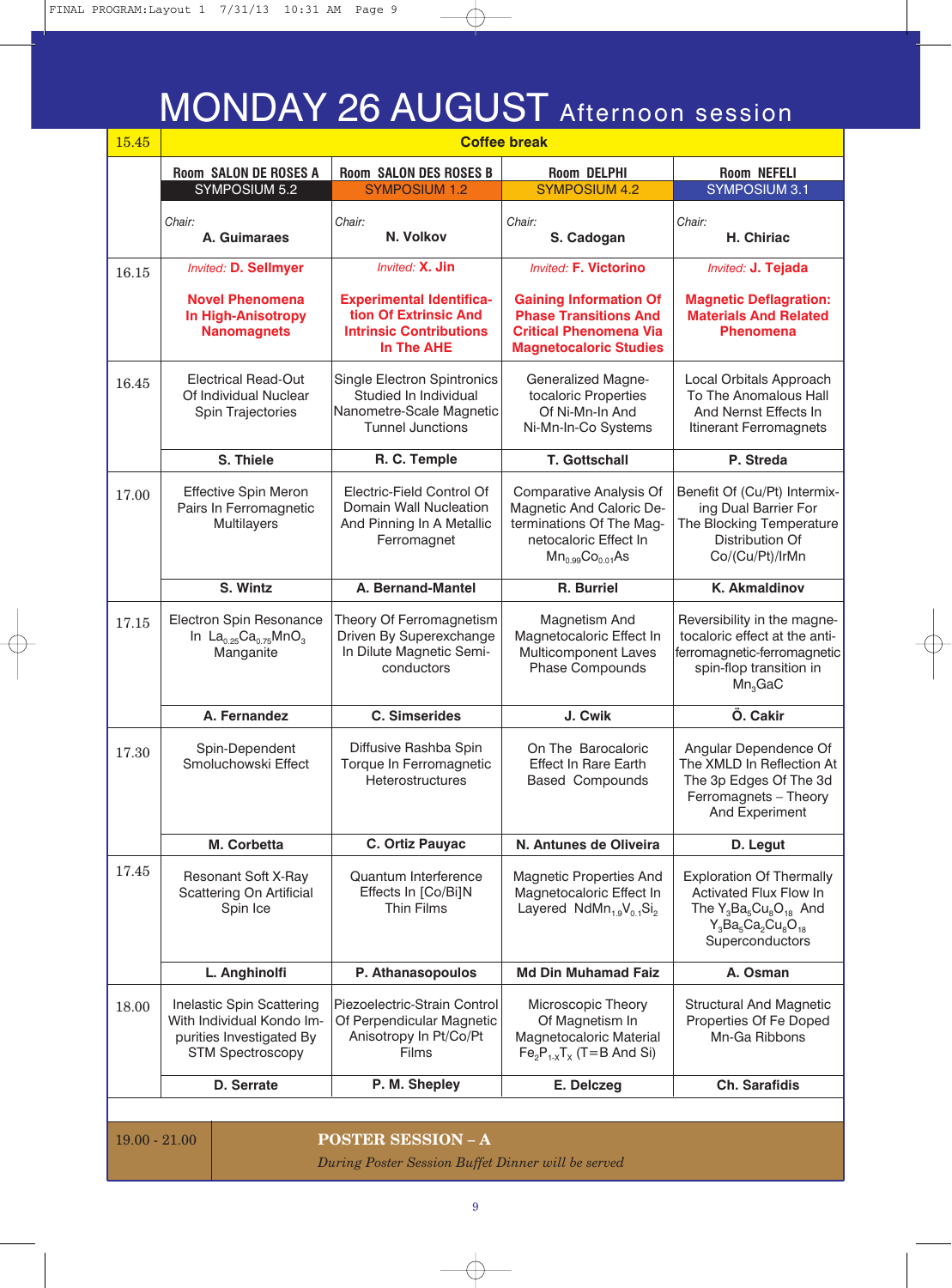### TUESDAY 27 AUGUST Morning session

| 09.00 | <b>Room JUPITER</b><br>Chair: $R.$ Stamps<br>L. Heyderman<br><b>Plenary Speaker:</b><br>Artificial Spin Ice: Frustration, Emergent Magnetic Monopoles And Thermal Behaviour |                                                                                                                                             |                                                                                                                                                                  |                                                                                                                       |
|-------|-----------------------------------------------------------------------------------------------------------------------------------------------------------------------------|---------------------------------------------------------------------------------------------------------------------------------------------|------------------------------------------------------------------------------------------------------------------------------------------------------------------|-----------------------------------------------------------------------------------------------------------------------|
| 09.45 | <b>Room JUPITER</b><br>Semiplenary Speaker: M. Gubbins                                                                                                                      | Chair: M. Albrecht                                                                                                                          | <b>Room DELPHI</b><br>Chair: D. Fiorani<br>Semiplenary Speaker: H. Brueckl                                                                                       |                                                                                                                       |
|       | Heat Assisted Magnetic Recording:<br><b>Progress And Challenges</b>                                                                                                         |                                                                                                                                             | Magnetoresistive Sensors And Magnetic<br>Nanoparticles Applied To Biomedical Diagnostics                                                                         |                                                                                                                       |
| 10.30 |                                                                                                                                                                             |                                                                                                                                             | <b>Coffee break</b>                                                                                                                                              |                                                                                                                       |
|       | <b>Room SALON DE ROSES A</b>                                                                                                                                                | <b>Room SALON DES ROSES B</b>                                                                                                               | <b>Room DELPHI</b>                                                                                                                                               | <b>Room NEFELI</b>                                                                                                    |
|       | SYMPOSIUM 5.3                                                                                                                                                               | <b>SYMPOSIUM 6.2</b>                                                                                                                        | <b>SYMPOSIUM 4.3</b>                                                                                                                                             | <b>SYMPOSIUM 3.2</b>                                                                                                  |
|       | Chair:<br>J. Fontcuberta                                                                                                                                                    | Chair:<br><b>Ch. Moutafis</b>                                                                                                               | Chair:<br>S. Hirosawa                                                                                                                                            | Chair:<br>O. Fruchart                                                                                                 |
| 11.00 | <b>Invited: R.Wiesendanger</b>                                                                                                                                              | Invited: J. Chen                                                                                                                            | <b>Invited: L. Lewis</b>                                                                                                                                         | <b>Invited: M. Kramer</b>                                                                                             |
|       | <b>Towards Computation</b><br><b>With Single Skyrmions</b><br><b>And Single Spins</b>                                                                                       | <b>Improvement Of Microstruc-</b><br>ture And Magnetic Proper-<br>ties of FePt Films With New<br><b>Intermeidate Layers</b>                 | <b>Interplanetary Inspiration:</b><br><b>Synthesizing Tetrataenite</b><br><b>For Permanent Magnet</b><br><b>Applications</b>                                     | <b>Approaches For The Dis-</b><br>covery And Design Of<br><b>Non-Rare-Earth Based</b><br><b>Permanent Magnets</b>     |
| 11.30 | Segregation Phenomena<br>In Fe-Nd-B Nanomagnets                                                                                                                             | <b>Tailoring The Magnetic</b><br>Domain Patterns Of<br>Sputtered TbFeGa Alloys                                                              | Metal Injection<br>Moulding (MIM)<br>of NdFeB Magnets                                                                                                            | Modulation Of Exchange<br>Bias In Ni-Mn-Sb Heusler<br>Alloys By Thermal Cycle                                         |
|       | F. Schmidt                                                                                                                                                                  | R. Ranchal                                                                                                                                  | T. Hartwig                                                                                                                                                       | Y. Changping                                                                                                          |
| 11.45 | $(Sm, Pr)_{2}(Co, Fe)_{17}$ and<br>$Nd2Fe14B$ Anisotropic<br>Particles By<br>Mechanochemical<br>Synthesis                                                                   | <b>Correlations Between</b><br>Atomic Structure And<br><b>Magnetic Properties Of</b><br>Granular FePt <sub>x-Y</sub> Films                  | Manganese Alloys For<br>Magnetic Refrigeration:<br>Magnetoelastic Vs<br>Magnetostructural Phase<br>Transitions                                                   | Exchange Bias Effect In<br>Heterostructures Of Ferri-<br>magnetic TbFeCo And<br>Ferromagnetic [Co/Pt]-<br>Multilayers |
|       | G. Hadjipanayis                                                                                                                                                             | S. Wicht                                                                                                                                    | F. Guillou                                                                                                                                                       | <b>B.</b> Hebler                                                                                                      |
| 12.00 | Low-Temperature Thermo-<br>magnetic Properties Of<br>The Butterfly ${Fe3LnO2}$<br>Single-Molecule Magnets                                                                   | <b>Breaking The Thermally</b><br>Induced Write Error In<br><b>Heat Assisted Recording</b><br>By Using Low And High<br><b>Tc Materials</b>   | <b>Selective Laser Melting</b><br>Of La(Fe,Co,Si) $_{13}$<br>Regenerators For<br><b>Magnetic Refrigeration</b>                                                   | Low Thickness<br>Antiferromagnetic<br>Thin Film Of FeRh                                                               |
|       | L. Badia-Romano                                                                                                                                                             | D. Suess                                                                                                                                    | J. Moore                                                                                                                                                         | P. Warin                                                                                                              |
| 12.15 | <b>Transport Properties</b><br>Of Gold Nanoparticles<br>Linked By Single-<br><b>Molecule Magnets</b>                                                                        | Magnetoimpedance In<br>As-Prepared NiFe/Cu/NiFe<br>Multilayer With<br>NiFe Gratings                                                         | Multiscale Investigation<br>Of NiMnGa Thin Films<br><b>And Nano-Disks</b>                                                                                        | Control Of The Magnetic<br>Anisotropy Of An Antiferro-<br>magnetic Film Through<br><b>Growth Conditions</b>           |
|       | G. Cucinotta                                                                                                                                                                | Li Bodong                                                                                                                                   | F. Albertini                                                                                                                                                     | M. - A. Leroy                                                                                                         |
| 12.30 | 3d Magnetic Nanostruc-<br>tures Fabricated<br>By Spot Electron-Beam<br>Lithography                                                                                          | Structure Analysis Of CoPt<br>Film With Metastable Or-<br>dered Phases Of L1, And<br>Bh Formed On Ru(0001)<br>Underlayer                    | Origin Of The Giant<br>Magnetocaloric Effect                                                                                                                     | Magnetism<br>in the Interface<br>of Co/CoO                                                                            |
|       | A. Samardak                                                                                                                                                                 | O. Mitsuru                                                                                                                                  | R. Prasenjit                                                                                                                                                     | D. Tzeli                                                                                                              |
| 12.45 | 1-Bit Full Adder In Perpen-<br>dicular Nanomagnetic<br>Logic Using A Novel<br>5-Input Majority Gate                                                                         | Effect Of Mgo Buffer<br>Layer And Substrate Tem-<br>perature On Structural And<br><b>Magnetic Properties</b><br>Of $L1_0$ - FePt Thin Films | The Magnetic Properties<br>Of Fe <sub>2</sub> P Under Pressure<br>Revisited: The Influence<br>Of Composition On The<br>T-P Diagram And<br>Magnetocaloric Effects | Antiferromagnetic<br>Structure Of Mn <sub>2</sub> Au                                                                  |
|       | <b>St. Breitkreutz</b>                                                                                                                                                      | <b>Th. Speliotis</b>                                                                                                                        | L. Caron                                                                                                                                                         | V. Barthem                                                                                                            |
| 13.00 | <b>BREAK</b>                                                                                                                                                                |                                                                                                                                             |                                                                                                                                                                  |                                                                                                                       |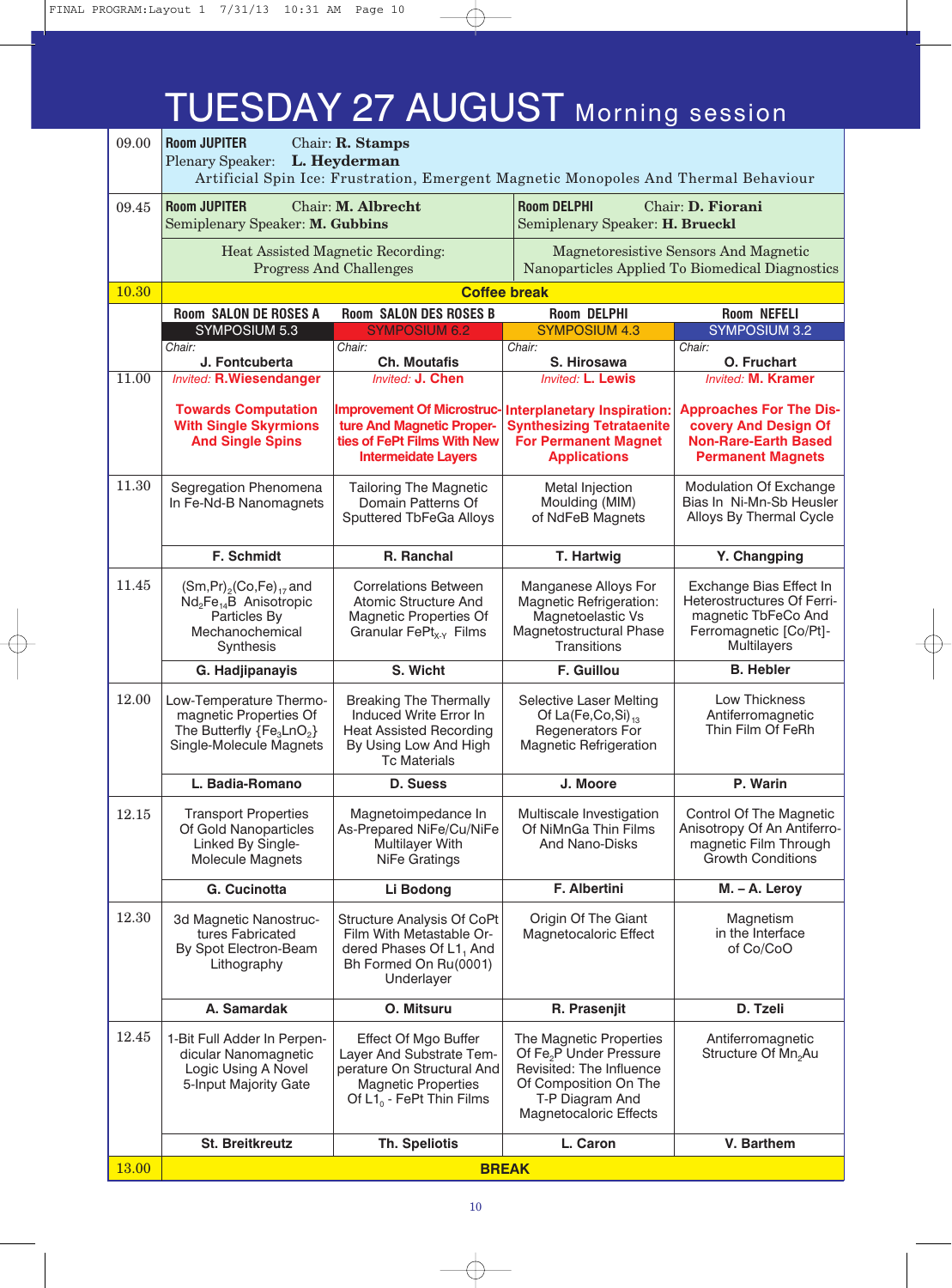### TUESDAY 27 AUGUST Afternoon session

| 15.45           | <b>Coffee break</b>                                                                                                                |                                                                                                                                                                  |                                                                                                                                            |                                                                                                                                   |  |
|-----------------|------------------------------------------------------------------------------------------------------------------------------------|------------------------------------------------------------------------------------------------------------------------------------------------------------------|--------------------------------------------------------------------------------------------------------------------------------------------|-----------------------------------------------------------------------------------------------------------------------------------|--|
| 16.15           | <b>Room JUPITER</b><br>Semiplenary Speaker: J. Ackerman                                                                            | Chair: L. Schultz                                                                                                                                                | <b>Room DELPHI</b><br>Chair: M. Kramer<br>Semiplenary Speaker: M. D. Kuz'min                                                               |                                                                                                                                   |  |
|                 |                                                                                                                                    | Spin-Torque Driven Magnetic<br>nano-droplet Solitons                                                                                                             |                                                                                                                                            | <b>Physical Principles Of Magnetic</b><br><b>Refrigeration Design</b>                                                             |  |
|                 | <b>Room SALON DE ROSES A</b>                                                                                                       | <b>Room SALON DES ROSES B</b>                                                                                                                                    | <b>Room DELPHI</b>                                                                                                                         | <b>Room NEFELI</b>                                                                                                                |  |
|                 | <b>SYMPOSIUM 1.3</b>                                                                                                               | <b>SYMPOSIUM 6.3</b>                                                                                                                                             | <b>SYMPOSIUM 4.4</b>                                                                                                                       | <b>SYMPOSIUM 3.3</b>                                                                                                              |  |
|                 | Chair:                                                                                                                             | Chair:                                                                                                                                                           | <b>MATERIALS FOR ENERGY</b><br>Chair:                                                                                                      | Chair:                                                                                                                            |  |
|                 | <b>C. Christides</b>                                                                                                               | M. Ohtake                                                                                                                                                        | O. Gutfleisch                                                                                                                              | M. Vazquez                                                                                                                        |  |
| 17.00           | <b>Invited: M. Sawicki</b>                                                                                                         | <b>Invited: J. Fidler</b>                                                                                                                                        | Invited: H. Satoshi                                                                                                                        | <b>Invited: Th. Archer</b>                                                                                                        |  |
|                 | <b>Understanding</b><br><b>The Origin Of</b><br><b>Ferromagnetism In</b><br>(Ga, Mn)N                                              | <b>High Density Tape</b><br><b>Recording:</b><br><b>A Micromagnetic Study</b>                                                                                    | <b>Recent Understandings</b><br><b>Of Grain Boundary Mag-</b><br>netism In Nd-Fe-B Perma-<br>nent Magnets And Their<br><b>Implications</b> | <b>Which heusler</b><br>alloys distort?                                                                                           |  |
| 17.30           | Influence Of A Metallic<br>Spacer On The Magnetic<br>And Transport Properties<br>Of Perpendicular Junctions                        | Linear Magentoresistance<br>Of Electrodeposited InSb<br>For High Magnetic Field<br>Sensors                                                                       | Invited: M. Johnson<br><b>TBA</b>                                                                                                          | Modelling Of Packed Co<br>Nanorod Structures For<br>Hard Magnetic Applications                                                    |  |
|                 | L. Cuchet                                                                                                                          | A. Hunze                                                                                                                                                         |                                                                                                                                            | P. Toson                                                                                                                          |  |
| 17.45           | Inter-Grain Tunelling In<br><b>Half-Metallic Double</b><br>Perovskites With High-Tc                                                | Bi <sub>3</sub> Fe <sub>5</sub> O <sub>12</sub> Electronic Struc-<br>ture And Individual Sublat-<br>tice Properties Probed<br>By Magneto-Optical<br>Spectroscopy |                                                                                                                                            | <b>Temperature Dependent</b><br><b>Phase Transformations</b><br>And Magnetic Behavior<br>Of FePt-Based Nanocom-<br>posite Magnets |  |
|                 | <b>B.</b> Fisher                                                                                                                   | M. Deb                                                                                                                                                           |                                                                                                                                            | O. Crisan                                                                                                                         |  |
| 18.00           | Origin Of The Anisotropic<br><b>GMR In Magnetic</b><br><b>Multilayers</b>                                                          | Performance Of Thin GMI<br>Microsensors Based On<br>Nanostructured Magnetic<br>Multilayers                                                                       | <b>Invited: P. McGuiness</b>                                                                                                               | Electronic Structure Calcu-<br>lations Of Materials With<br>Increased Magnetic<br>Anisotropy Energy                               |  |
|                 | J. Camarero                                                                                                                        | E. Fernandez                                                                                                                                                     |                                                                                                                                            | A. Edstrom                                                                                                                        |  |
| 18.15           | Antiferromagnetic Coupling<br>And Temperature -Depen-<br>dent Magnetization Reori-<br>entation In Perpendicular<br>CoFeB/MgO/CoFeB | Electromagnetic<br>Properties Of Ni Doped<br>BaSrCo <sub>2-Y</sub> Hexaferrites                                                                                  | <b>Permanent Magnet</b><br><b>Activities Supported</b><br>by the EU                                                                        | Hysteresis Modeling Of<br>Isotropic And Anisotropic<br><b>NdFeB Magnets</b>                                                       |  |
|                 | R. Gareev                                                                                                                          | C. Stergiou                                                                                                                                                      |                                                                                                                                            | M. F. de Campos                                                                                                                   |  |
| 18.30           | <b>Multifunctional Organic</b><br>Spintronic Device Acting<br>As A Magnetically<br><b>Enhanced Memristor</b>                       | Natural Domain Wall<br>Oscillator                                                                                                                                | Invited: K. Ding                                                                                                                           | $Nd2Fe14B$ Particles<br>Produced By Planetary Ball<br>Milling Of HDDR Powders                                                     |  |
|                 | A. Riminucci                                                                                                                       | Ch. Murapaka                                                                                                                                                     |                                                                                                                                            | S. Laureti                                                                                                                        |  |
| 18.45           | Annealing Study Of<br>Spin-Orbit Torques<br>In Perpendicularly<br>Magnetized<br>Ta/CoFeB/MgO Layers                                | <b>Estimation Of Permeability</b><br>Tensor And Dielectric Per-<br>mittivity Of Ferrites Using<br>A Wave Guide Method<br>Under A DC Magnetic Field               | <b>The Rare Earth Magnet</b><br><b>Industry And Rare Earth</b><br><b>Prices In China</b>                                                   | The Role Of Oxygen On<br>The Recyclability Of<br>Sintered NdFeB Magnets<br>Using Hydrogen                                         |  |
|                 | C.O. Avci                                                                                                                          | <b>M. Pissas</b>                                                                                                                                                 |                                                                                                                                            | A. Walton                                                                                                                         |  |
|                 |                                                                                                                                    | <b>JUPITER ROOM</b>                                                                                                                                              |                                                                                                                                            |                                                                                                                                   |  |
| $19.00 - 19.30$ |                                                                                                                                    | Anne de Baas PhD, MBA Programme Officer- EC                                                                                                                      |                                                                                                                                            |                                                                                                                                   |  |
|                 |                                                                                                                                    | NMP-Materials: Horizon 2020 - Opportunities in Magnetism<br><b>POSTER SESSION - B</b>                                                                            |                                                                                                                                            | <b>Chair: D. Niarchos</b>                                                                                                         |  |
|                 | $19.30 - 21.00$<br>During Poster Session Buffet Dinner will be served                                                              |                                                                                                                                                                  |                                                                                                                                            |                                                                                                                                   |  |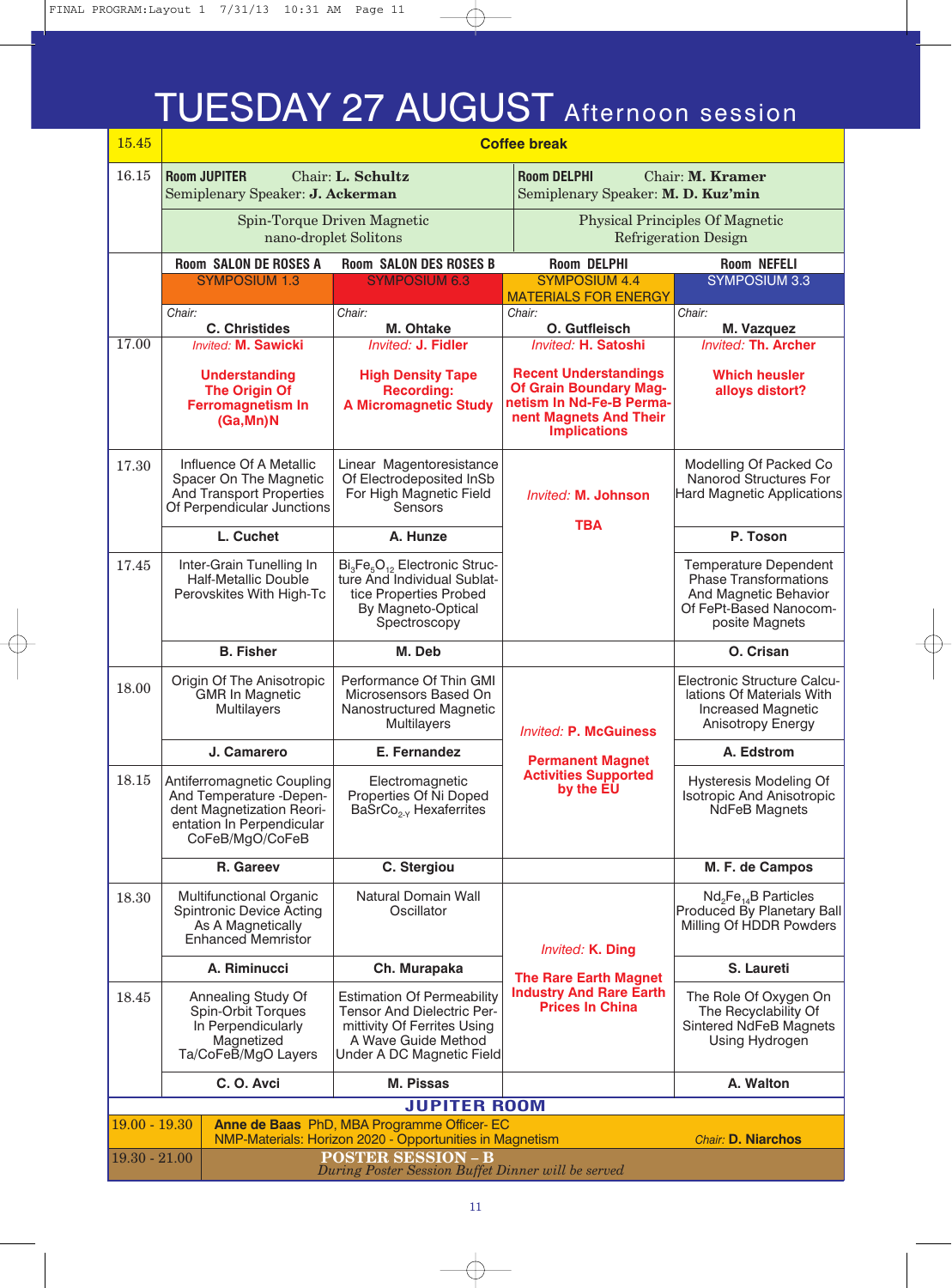# WEDNESDAY 28 AUGUST Morning session

| 09.00 | <b>Room JUPITER</b><br>Chair: G. Hadjipanayis<br>K. Krishnann<br><b>Plenary Speaker:</b><br>Magnetic Particle Imaging For Cardiovascular Angiography And Molecular Imaging |                                                                                                                                               |                                                                                                                     |                                                                                                         |                                                                                                                                                                     |
|-------|----------------------------------------------------------------------------------------------------------------------------------------------------------------------------|-----------------------------------------------------------------------------------------------------------------------------------------------|---------------------------------------------------------------------------------------------------------------------|---------------------------------------------------------------------------------------------------------|---------------------------------------------------------------------------------------------------------------------------------------------------------------------|
| 09.45 | <b>Room JUPITER</b><br>Semiplenary Speaker: F. Gazeau                                                                                                                      | <b>Room DELPHI</b><br>Chair: O. Kalogirou                                                                                                     |                                                                                                                     |                                                                                                         | Chair: F. Albertini<br>Semiplenary Speaker: T. Jungwirth                                                                                                            |
|       |                                                                                                                                                                            | Nanomagnetism in the living environment: Biotransformation of mag-<br>netic nanoparticles and impact for imaging and therapeutic applications |                                                                                                                     |                                                                                                         | Antiferromagnetic Spintronics                                                                                                                                       |
| 10.30 | <b>Coffee break</b>                                                                                                                                                        |                                                                                                                                               |                                                                                                                     |                                                                                                         |                                                                                                                                                                     |
|       | <b>Room SALON DE ROSES A</b>                                                                                                                                               | <b>Room SALON DES ROSES B</b>                                                                                                                 |                                                                                                                     | <b>Room DELPHI</b>                                                                                      | Room NEFELI                                                                                                                                                         |
|       | SYMPOSIUM 5.4                                                                                                                                                              | <b>SYMPOSIUM 2.1</b>                                                                                                                          |                                                                                                                     | <b>SYMPOSIUM 8.1</b>                                                                                    | <b>SYMPOSIUM 3.4</b>                                                                                                                                                |
|       | Chair:                                                                                                                                                                     | Chair:                                                                                                                                        | Chair:                                                                                                              |                                                                                                         | Chair:                                                                                                                                                              |
| 11.00 | P. Viorel<br><b>Invited: V. Repain</b>                                                                                                                                     | Y. Melikhov<br><b>Invited: K. Buchanan</b>                                                                                                    |                                                                                                                     | D. Stamopoulos<br>Invited: J. Forcada                                                                   | R. Wiesendanger<br><b>Invited: C. Felser</b>                                                                                                                        |
|       | <b>Magnetization Reversal In</b><br><b>Self-Organized Epitaxial</b><br><b>Magnetic Nanodots</b>                                                                            | <b>The Formation And</b><br><b>Dynamics Of Magnetic</b><br><b>Vortices And Antivortices</b>                                                   |                                                                                                                     | <b>Biocompatible</b><br><b>Magnetic Nanogels</b><br><b>For Cells Delivery</b>                           | <b>Tetragonal Heusler</b><br><b>Compounds For</b><br><b>Spintronics And Beyond</b>                                                                                  |
| 11.30 | Mixing antiferromagnets<br>to tune NiFe-(IrMn/FeMn)<br>interfaces and related<br>TA-MRAM exchange<br>bias dispersions                                                      | <b>Identification And Motion</b><br>Of Domain Walls In<br><b>Cylindrical Nanowires</b>                                                        | <b>Invited: T. Pellegrino</b><br><b>Highlighting Some</b><br><b>MAGNIFYCO Project</b><br><b>Results: Iron Oxide</b> |                                                                                                         | Antiferromagnets For<br><b>Spintronics Applications:</b><br>Spin-Orbit Coupling<br><b>Effects</b>                                                                   |
|       | <b>K. Akmaldinov</b>                                                                                                                                                       | O. Fruchart                                                                                                                                   |                                                                                                                     | <b>Nanocubes As Heat</b>                                                                                | S. Khmelevskyi                                                                                                                                                      |
| 11.45 | Focused Kerr Measure-<br>ments On Patterned Arrays<br>Of Exchange Biased<br><b>Square Dots</b>                                                                             | <b>Magnetization Dynamics</b><br>Of Patterned Array<br>Of Permalloy Eclipses                                                                  | <b>Mediators For</b><br><b>Combining Hyperthermia</b><br><b>Treatment With</b><br><b>Drug Delivery</b>              |                                                                                                         | <b>Half-Metallic BCC</b><br>Multicomponent Alloys<br>Based On Iron                                                                                                  |
|       | G. Vinai                                                                                                                                                                   | R. Dutra                                                                                                                                      |                                                                                                                     |                                                                                                         | A. Go                                                                                                                                                               |
| 12.00 | <b>Effect Of Grain Cutting</b><br>In Exchange Biased<br>Nanostructures                                                                                                     | Domain Wall Tilting<br>In Magnetic Tracks In The<br>Presence Of Dzyaloshin-<br>skii-Moriya Interaction                                        |                                                                                                                     | On Chip Magnetic Platform<br>For Single Particle Delivery<br><b>And Particle Transit</b><br>Monitoring  | Study Of The Structure<br>Influence On The<br>Magnetism Of The<br>$Fe_{70}Al_{30-x}Si_{x}$ Alloys                                                                   |
|       | R. Carpenter                                                                                                                                                               | O. Boulle                                                                                                                                     |                                                                                                                     | M. Cantoni                                                                                              | E. Legarra                                                                                                                                                          |
| 12.15 | Anisotropy Dependence<br>Of Magnetic Coupling In<br>Hard/Soft Co/Py Bilayer<br><b>Antidot Arrays</b>                                                                       | <b>Engineering Ultrafast</b><br>Magnetism                                                                                                     |                                                                                                                     | Magnetic Classifier<br>(Magcla): A Proof<br>Of Concept                                                  | Finite Temperature<br>Magnetism from<br><b>First Principles</b>                                                                                                     |
|       | R. Perez                                                                                                                                                                   | I. Radu                                                                                                                                       |                                                                                                                     | P. Augusto                                                                                              | L. Szunyogh                                                                                                                                                         |
| 12.30 | Interface-Mediated Ex-<br>change-Bias In Fluorescent<br>ZnO-Fe@Fe <sub>x</sub> O <sub>v</sub> Colloidal<br><b>Hybrid Nanocrystals</b>                                      | <b>Excess Coercivity And</b><br>Domain Wall Motion<br>With Exchange Bias                                                                      |                                                                                                                     | <b>Iron Nanowires</b><br>Incorporated Into A PDMS<br>Membrane                                           | Magnetic Field-Induced<br><b>Ultrasharp Magnetization</b><br>Jumps In La <sub>0.9</sub> Ce <sub>0.1</sub> Fe <sub>12</sub> B <sub>6</sub><br>Intermetallic Compound |
|       | A. Kostopoulou                                                                                                                                                             | <b>M. Marioni</b>                                                                                                                             |                                                                                                                     | A. Alfadhel                                                                                             | D. L. V. Birane                                                                                                                                                     |
| 12.45 | $L1_0$ Tetragonal Phase<br>In Continuous And<br>Nanopatterned<br>Fe-Pd Films                                                                                               | Domain Growth And Dipo-<br>lar Bias In Magnetic Thin<br>Films Coupled To A Peri-<br>odic Pinning Potential                                    |                                                                                                                     | Maghemite Nanoclusters:<br>Static, Dynamic Magnetic<br>Properties And Monte Carlo<br><b>Simulations</b> | Influence Of Electrodeposi-<br>tion Frequency And Wave-<br>form On The Alloy<br><b>Composition And Magnetic</b><br>Properties Of CoNi<br>Nanowire Arrays            |
|       | P. Tiberto                                                                                                                                                                 | R. Novak                                                                                                                                      |                                                                                                                     | <b>K. Brintakis</b>                                                                                     | A. Samardak                                                                                                                                                         |
| 13.00 | <b>BREAK</b>                                                                                                                                                               |                                                                                                                                               |                                                                                                                     |                                                                                                         |                                                                                                                                                                     |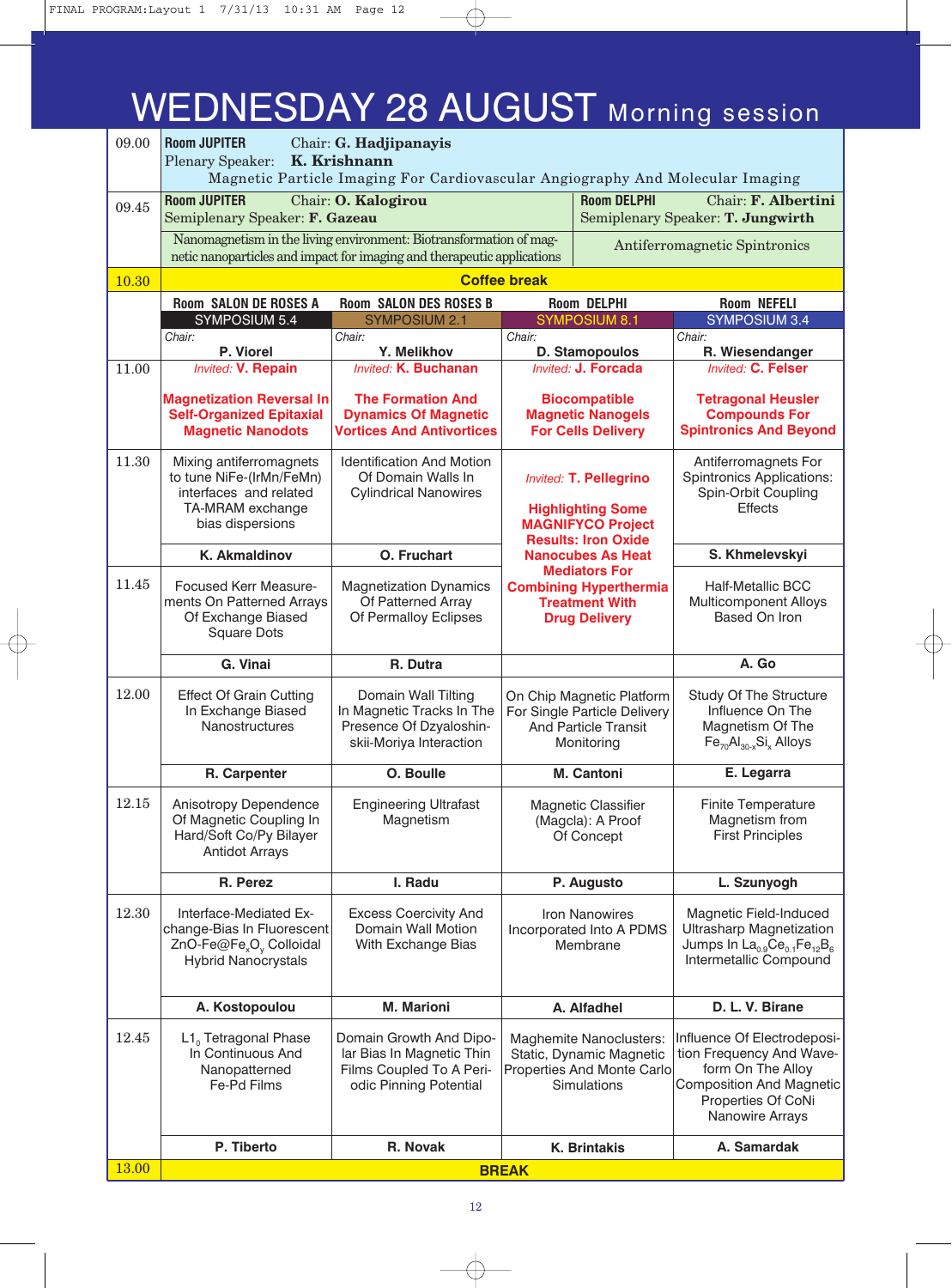### WEDNESDAY 28 AUGUST Afternoon Session

| 15.45       | <b>Coffee break</b>                                                                                       |                                                                                                                                     |                                                                                                                                    |                                                                                                                                               |                                                                                                                                             |  |
|-------------|-----------------------------------------------------------------------------------------------------------|-------------------------------------------------------------------------------------------------------------------------------------|------------------------------------------------------------------------------------------------------------------------------------|-----------------------------------------------------------------------------------------------------------------------------------------------|---------------------------------------------------------------------------------------------------------------------------------------------|--|
| 16.15       |                                                                                                           | <b>Room JUPITER</b><br>Plenary Speaker: T. Rasing                                                                                   | Chair: S. Yuasa                                                                                                                    |                                                                                                                                               |                                                                                                                                             |  |
|             | Femtosecond All-Optical Control Of Magnetism At The Nanoscale                                             |                                                                                                                                     |                                                                                                                                    |                                                                                                                                               |                                                                                                                                             |  |
|             | <b>Room DELPHI</b><br><b>Room SALON DE ROSES A</b><br><b>Room SALON DES ROSES B</b><br><b>Room NEFELI</b> |                                                                                                                                     |                                                                                                                                    |                                                                                                                                               |                                                                                                                                             |  |
|             | Chair:                                                                                                    | SYMPOSIUM 5.5                                                                                                                       | <b>SYMPOSIUM 2.2</b><br>Chair:                                                                                                     | <b>SYMPOSIUM 8.2</b><br>Chair:                                                                                                                | <b>SYMPOSIUM 3.5</b><br>Chair:                                                                                                              |  |
|             |                                                                                                           | <b>St. McVitie</b>                                                                                                                  | P. Tejada                                                                                                                          | A. Kostopoulou                                                                                                                                | D. Legut                                                                                                                                    |  |
| 17.00       |                                                                                                           | <b>Invited: D. Gatteschi</b>                                                                                                        | <b>Invited: A. Manchon</b>                                                                                                         | Invited: A. Roig                                                                                                                              | Invited: B. Fokwa                                                                                                                           |  |
|             |                                                                                                           | <b>Lanthanides In</b><br><b>The Frame Of</b><br><b>Molecular Magnetism</b>                                                          | <b>Theory Of Spin-Orbit</b><br><b>Coupled Transport</b><br><b>In Magnetic Bilayers</b>                                             | <b>Engineering Iron Oxide</b><br><b>Nanoparticles For</b><br><b>Applications In</b><br><b>Nanomedicine: MRI and</b><br><b>Cell Therapies</b>  | <b>New Magnetic Borides</b><br><b>Containing Planar B6</b><br><b>Rings: Experiment And</b><br><b>Theory</b>                                 |  |
| 17.30       |                                                                                                           | <b>Short-Range Correlations</b><br>In D-F Cyanide-Bridged<br>Assemblies                                                             | Dynamics Of Topological<br>Solitons In Perpendicular<br>Magnetic Anisotropy<br>Nanostructures                                      | Origins Of Magnetic<br>Hyperthermia                                                                                                           | <b>Structure And Magnetic</b><br>Properties Of<br>$Hf_2(Co_{1-x}Fe_x)_{11}B$<br>Melt-Spun Alloys                                            |  |
|             |                                                                                                           | S. Grecea Tanase                                                                                                                    | <b>C.</b> Moutafis                                                                                                                 | K. O'Grady                                                                                                                                    | M. Gjoka                                                                                                                                    |  |
| 17.45       |                                                                                                           | Room Temperature Photo-<br>magnetic Molecular<br><b>Switches: Transition Metal</b><br><b>Complexes With</b><br>Photoactive Ligands  | Micromagnetic<br>simulation of a<br>ferromagnetic particle                                                                         | Can AC Magnetic Hyper-<br>thermia Be Exploited In<br><b>Commercial Ferrofluids</b><br><b>Addressing Diverse</b><br><b>Biomedical Aspects?</b> | Effect Of Fe Addition On<br>Magnetic Properties Of Mn<br>Based $Mn_{49}Ni_{42-x}Sn_{9}Fe_{x}$<br>Metamagnetic Shape<br><b>Memory Alloys</b> |  |
|             |                                                                                                           | M. Khusniyarov                                                                                                                      | K. Efthimiadis                                                                                                                     | <b>M. Angelakeris</b>                                                                                                                         | M. Şaşmaz                                                                                                                                   |  |
| 18.00       |                                                                                                           | <b>Surface Mobility Tuning</b><br>Of Nanostructured Self-<br>Organization: From<br>Mound Formation To Step<br>Flow Growth           | <b>Comparing Thermal</b><br><b>Escape Rates Of Graded</b><br>Media And Single Phase<br><b>Grains With Forward Flux</b><br>Sampling | <b>Induced Cell Toxicity</b><br>Originates Dendritic Cell<br>Death Following Magnetic<br>Hyperthermia Treatment                               | <b>Structural And Magnetic</b><br>Properties Of The Heusler<br>Compounds Mn <sub>2</sub> FeGa<br>And Fe <sub>2</sub> MnGa                   |  |
|             |                                                                                                           | Z. Konstantinovic                                                                                                                   | C. Vogler                                                                                                                          | G. Goya                                                                                                                                       | A. Nayak                                                                                                                                    |  |
| 18.15       |                                                                                                           | Organic/Ferromagnetic<br>Interfaces Of Interest In<br>Memristors: A Chemical<br>Characterization By Pho-<br>toemission Spectroscopy | <b>Energy Barriers</b><br>In Circular<br>Ferromagnetic<br><b>Nanodots</b>                                                          | <b>Magnetic Nanaoparticles</b><br>Synthesized By Chemical<br><b>Slicing Method</b>                                                            | In Plane And Out Of Plane<br>Magnetic Properties In<br>$Ni_{46}Co_4Mn_{38}Sb_{12}$ Heusler<br><b>Ribbons</b>                                |  |
|             |                                                                                                           | I. Bergenti                                                                                                                         | K. Gusliyenko                                                                                                                      | L. W. Siang                                                                                                                                   | S. Roshnee                                                                                                                                  |  |
| 18.30       |                                                                                                           | Magnetic Coupling Of<br><b>Porphyrin Molecules</b><br>Through Graphene                                                              | <b>Calculating Ultrafast</b><br>Demagnetization On<br>The Ab Initio Level:<br><b>Fundamental Issues</b>                            | <b>CoZn-Ferrite Nanoparticles</b><br>For Magnetic Fluid<br>Hyperthermia                                                                       | Non-Collinear Magnetism<br>And A Spin Crossover<br>In Mn <sub>2</sub> RhSn Heusler<br>Compound                                              |  |
|             |                                                                                                           | M. Bernien                                                                                                                          | K. Carva                                                                                                                           | K. Zaveta                                                                                                                                     | O. Meshcheriakova                                                                                                                           |  |
| 18.45       |                                                                                                           | <b>Novel Skyrmion States</b><br>In Nanowires Of Chiral<br>Magnets                                                                   | Probing Nanowire Edge<br>Roughness Using An<br><b>Extended Magnetic</b><br>Domain Wall                                             | Collaps Of Protein Macro-<br>molecule Induced By<br>A Force As An Analog Of<br>Remagnetization                                                | Intermartensitic<br><b>Transitions In Magnetic</b><br>Shape-Memory Alloys                                                                   |  |
|             |                                                                                                           | A. Leonov                                                                                                                           | R. Stamps                                                                                                                          | E. Meilikhov                                                                                                                                  | A. Cakir                                                                                                                                    |  |
| 20.00-23.00 |                                                                                                           |                                                                                                                                     | <b>CONFERENCE DINNER</b>                                                                                                           | Keynote Speaker: Stuart Parkin                                                                                                                | Spin or Nano?                                                                                                                               |  |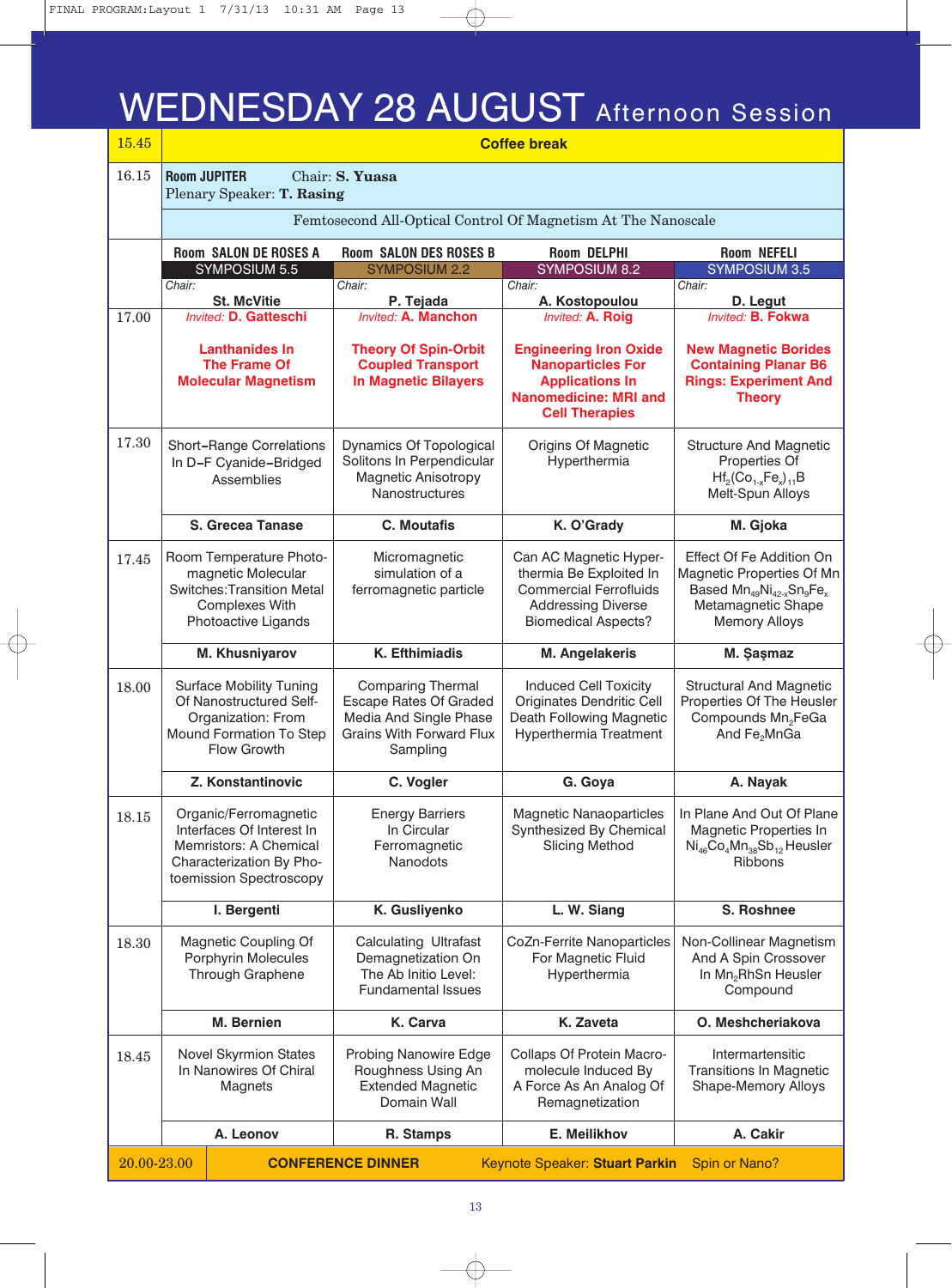### THURSDAY 29 AUGUST Morning session

| 09.00 | <b>Room JUPITER</b><br>Chair: I. Schuller                                                                                             |                                                                                                                                             |                                                                                                                                        |                                                                                                                                                    |  |
|-------|---------------------------------------------------------------------------------------------------------------------------------------|---------------------------------------------------------------------------------------------------------------------------------------------|----------------------------------------------------------------------------------------------------------------------------------------|----------------------------------------------------------------------------------------------------------------------------------------------------|--|
|       | S. Yuasa<br><b>Plenary Speaker:</b><br>Future prospects of magnetoresistance, spin manipulation technology                            |                                                                                                                                             |                                                                                                                                        |                                                                                                                                                    |  |
|       | and their applications to novel spintronic devices                                                                                    |                                                                                                                                             |                                                                                                                                        |                                                                                                                                                    |  |
| 09.45 | <b>Room JUPITER</b><br>Chair: F. Futamoto<br><b>Room DELPHI</b><br><b>Chair: S. Pantelides</b>                                        |                                                                                                                                             |                                                                                                                                        |                                                                                                                                                    |  |
|       | Semiplenary Speaker: W. Wernsdorfer                                                                                                   |                                                                                                                                             | Semiplenary Speaker: A. Maignan                                                                                                        |                                                                                                                                                    |  |
|       | Molecular Quantum Spintronics                                                                                                         |                                                                                                                                             | Search For New Magneto(di)electrics: The Case                                                                                          |                                                                                                                                                    |  |
|       |                                                                                                                                       | <b>Using Single-Molecule Magnets</b>                                                                                                        | Of Some Oxides With Magnetic Frustration                                                                                               |                                                                                                                                                    |  |
| 10.30 |                                                                                                                                       |                                                                                                                                             | <b>Coffee break</b>                                                                                                                    |                                                                                                                                                    |  |
|       | <b>Room SALON DE ROSES A</b><br><b>SYMPOSIUM 5.6</b>                                                                                  | <b>Room SALON DES ROSES B</b><br><b>SYMPOSIUM 2.3</b>                                                                                       | <b>Room DELPHI</b><br>SYMPOSIUM 7.1                                                                                                    | <b>Room NEFELI</b><br>SYMPOSIUM 9.1                                                                                                                |  |
|       | Chair:                                                                                                                                | Chair:                                                                                                                                      | Chair:                                                                                                                                 | Chair:                                                                                                                                             |  |
|       | F. Futamoto                                                                                                                           | K. Carva                                                                                                                                    | St. Lee                                                                                                                                | Sv. Sofronova                                                                                                                                      |  |
| 11.00 | <b>Invited: F. Donati</b>                                                                                                             | <b>Invited: M. Noske</b>                                                                                                                    | <b>Invited: E. Zeldov</b>                                                                                                              | <b>Invited: C. Zhenxiang</b>                                                                                                                       |  |
|       | <b>Magnetism Of Single Co</b><br><b>Atoms On Graphene</b>                                                                             | <b>Spin Wave Mediated</b><br><b>Switching Of The Vortex</b><br><b>Core Within 100 Picosec-</b><br>onds And Below                            | <b>NanoSquid-On-Tip:</b><br><b>Towards Scanning</b><br><b>Magnetic Microscopy</b><br><b>With Single Spin</b><br><b>Sensitivity</b>     | <b>Spin Reorientation,</b><br><b>Dielectric Relaxation And</b><br><b>Magnetocapacitance</b><br><b>Effect In Novel Magneto-</b><br>electric Systems |  |
| 11.30 | <b>High Resolution Lorentz</b><br>Microscopy Studies Of<br>The Magnetic Domain<br><b>Structure Of LSMO Films</b><br>On STO Substrates | <b>Thermally Assisted</b><br><b>All-Optical Helicity</b><br>Dependent Magnetic<br>Switching In Fe <sub>100-x</sub> TB <sub>x</sub><br>Films | <b>Invited: V. Pomjakushin</b><br><b>Crystal And Magnetic</b>                                                                          | Invited: J. Fontcuberta<br><b>Phase-Coexistence</b><br><b>And Short-Range</b><br><b>Magnetic Order In</b><br><b>Magnetic Multiferroics</b>         |  |
|       | K. O'Shea                                                                                                                             | A. Hassdenteufel                                                                                                                            | <b>Structures And Phase</b>                                                                                                            |                                                                                                                                                    |  |
| 11.45 | The Importance Of Crystal<br>Structure On Magnetic Or-<br>dering In Rare-Earth-Transi-<br>tion-Metal Laminates                        | Exchange interactions in<br>collinear and<br>non-collinear magnets                                                                          | <b>Coexistence In Supercon-</b><br>ducting Iron Chalco-<br>genides A <sub>v</sub> Fe <sub>2-x</sub> Se <sub>2</sub><br>$(A=K, Cs, Rb)$ |                                                                                                                                                    |  |
|       | G. Scheunert                                                                                                                          | A. Szilva                                                                                                                                   |                                                                                                                                        |                                                                                                                                                    |  |
| 12.00 | Absence Of An Induced<br>Magnetic Moment In Pt<br>On $Y_3Fe_5O_{12}$ (YIG)                                                            | On The Role Of The<br>Magnetization<br><b>Compensation Point</b><br>In All-Optical<br><b>Magnetization Switching</b>                        | Magnetically-Active<br><b>Ionic Memristors</b>                                                                                         | Magnetoelectric Coupling<br>In A Ferroelectric/Ferro-<br>magnetic Chain Revealed<br>By Ferromagnetic<br>Resonance                                  |  |
|       | M. Opel                                                                                                                               | L. Le Guyader                                                                                                                               | A. Ruotolo                                                                                                                             | A. Sukhov                                                                                                                                          |  |
| 12.15 | Fine Tuning Of Electron<br>Distributions In 3d And 4d<br><b>Transition Metal Oxides</b><br>By Strain And Interface<br>Engineering     | Magneto-Optical<br>System For The Study<br>Of Picosecond<br><b>Magnetization Processes</b>                                                  | Mott-Insulating And High-<br><b>Tc Superconducting States</b><br>Arising From Strong Corre-<br>lations In Alkali Fullerides            | Super Spin Mediated<br>Giant Exchange Bias<br>In Multiferroic<br>Nanocomposite                                                                     |  |
|       | D. Pesquera                                                                                                                           | M. Logunov                                                                                                                                  | D. Arcon                                                                                                                               | M. Tuhin                                                                                                                                           |  |
| 12.30 | Magnetic Hysteresis And<br>Spin Configuration In<br>Magnetostatically Interact-<br>ing Multilayered Nanodisks                         | Optical Manipulation Of<br>The Exchange-Spin-Spin<br>Interaction On Sub-Pi-<br>cosecond Timescale                                           | Interlayer<br>Magnetoresistance Of<br>Monoaxial Chiral Magnet                                                                          | Signatures Of Magnetic<br>Chirality In The Geometri-<br>cally Frustrated<br>$Ba3NbFe3Si2O14$                                                       |  |
|       | A. Ognev                                                                                                                              | R. V. Mikhaylovskiy                                                                                                                         | T. Yoshihiko                                                                                                                           | A. Zorko                                                                                                                                           |  |
| 12.45 | Micromagnetics Of Three<br><b>Dimensional Magnetic</b><br>Domain Walls In Cylindrical<br>Nanostructures                               | <b>Gilbert Damping Constant</b><br>Of FePd Thin Film                                                                                        | I-V Characteristics Of<br><b>Engineered And</b><br>Non-Engineered<br>Superconducting Film                                              | Persistent Spin Dynamics<br>And Multiferroicity In<br>Frustrated FeTe <sub>2</sub> O <sub>5</sub> Br                                               |  |
|       | C. Ferguson                                                                                                                           | T. Kawai                                                                                                                                    | M. Kamran                                                                                                                              | P. Matej                                                                                                                                           |  |
| 13.00 |                                                                                                                                       |                                                                                                                                             | <b>Break</b>                                                                                                                           |                                                                                                                                                    |  |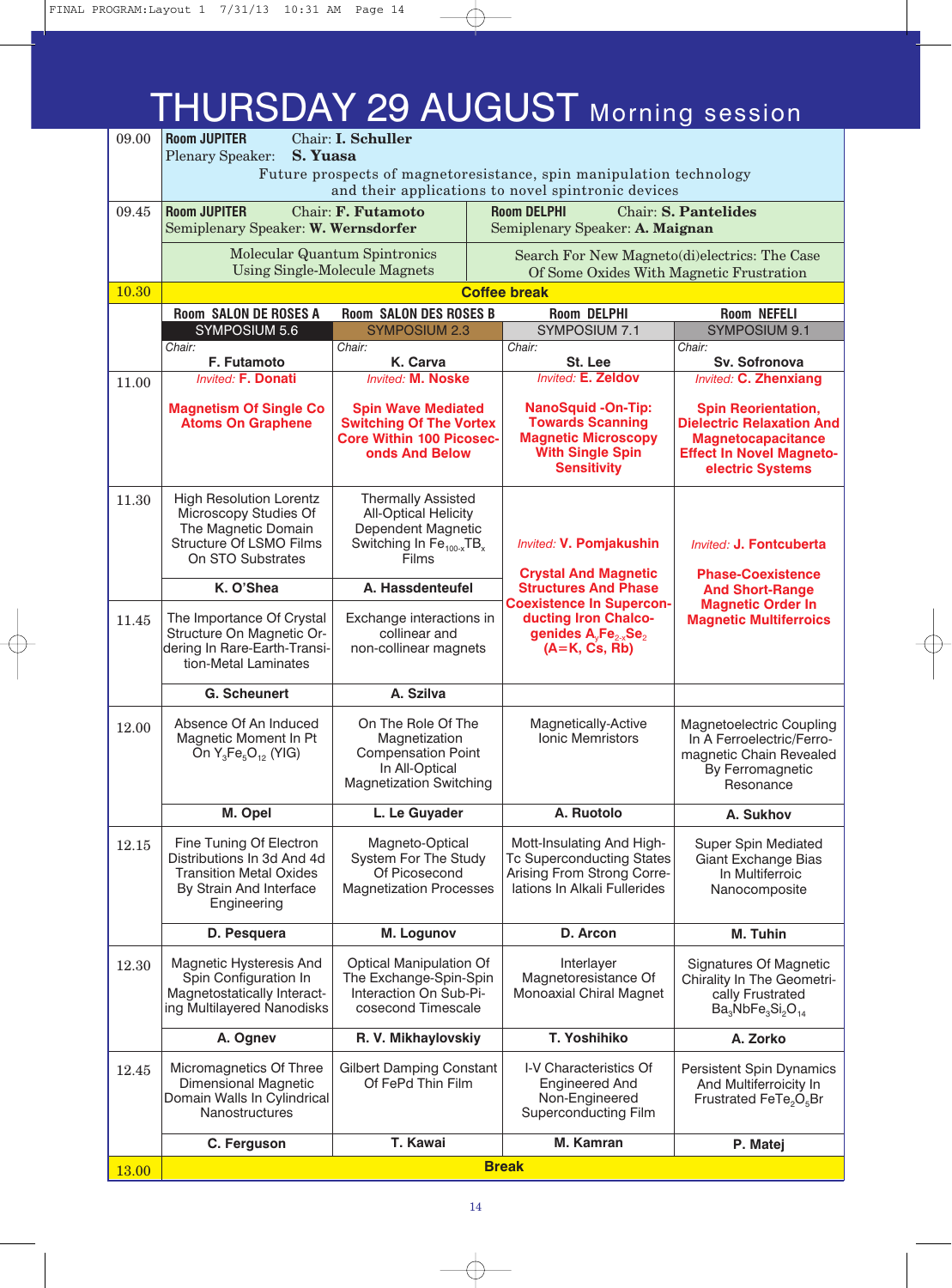### THURSDAY 29 AUGUST Afternoon session

| 15.45                                                                                              |                                                                                                                                            |                                                                                                                                      | <b>Coffee break</b>                                                                                                            |                                                                                                                                       |
|----------------------------------------------------------------------------------------------------|--------------------------------------------------------------------------------------------------------------------------------------------|--------------------------------------------------------------------------------------------------------------------------------------|--------------------------------------------------------------------------------------------------------------------------------|---------------------------------------------------------------------------------------------------------------------------------------|
|                                                                                                    | <b>Room SALON DE ROSES A</b>                                                                                                               | <b>Room SALON DES ROSES B</b>                                                                                                        | <b>Room DELPHI</b>                                                                                                             | <b>Room NEFELI</b>                                                                                                                    |
|                                                                                                    | SYMPOSIUM 8.3                                                                                                                              | <b>SYMPOSIUM 2.4</b>                                                                                                                 | <b>SYMPOSIUM 7.2</b>                                                                                                           | <b>SYMPOSIUM 9.2</b>                                                                                                                  |
|                                                                                                    | Chair:<br>M. Angelakeris                                                                                                                   | Chair:<br><b>M. Pissas</b>                                                                                                           | Chair:<br>E. Pomjakushina                                                                                                      | Chair:<br>A. Douvalis                                                                                                                 |
| 16.15                                                                                              | <b>Invited: C. Binns</b>                                                                                                                   | <b>Invited: St. Komineas</b>                                                                                                         | <b>Invited: St. Lee</b>                                                                                                        | <b>Invited: J. Van der Brink</b>                                                                                                      |
|                                                                                                    | <b>Gas-Phase Preparation</b><br>Of Core-Shell Nanoparti-<br>cles For Magnetic<br><b>Hyperthermia</b>                                       | <b>Magnetic Vortex-</b><br><b>Antivortex Dipoles In</b><br><b>Spin-Transfer Oscillators</b>                                          | <b>Revisiting The Vortex</b><br><b>Phase Diagram Of</b><br>Bi <sub>2</sub> Sr <sub>2</sub> CaCu <sub>2O<sub>8+a</sub></sub>    | <b>Spin-Orbital Separation</b><br>In The Quasi-One-Dimen-<br>sional Mott Insulator<br>Sr <sub>2</sub> CuO <sub>3</sub>                |
| 16.45                                                                                              | Composite ZnO-Fe <sub>3</sub> O <sub>4</sub><br>Nanostructures<br>With Multifunctional<br>Properties                                       | <b>Contribution Of Magnetic</b><br>Circular Dichroism<br>In Helicity-Dependent All-<br><b>Optical Magnetization</b><br>Switching     | Quartets Of Order Parame-<br>ters In Domes Preventing<br><b>Quantum Critical Points</b><br>And In Correlated<br>Nanostructures | Origin Of Strain-Induced<br>Ferromagnetism<br>In Domain Walls Of<br>Multiferroic TbMnO <sub>3</sub><br>Thin Films                     |
|                                                                                                    | F. Casoli                                                                                                                                  | A. Tsukamoto                                                                                                                         | G. Varelogiannis                                                                                                               | C. Magen                                                                                                                              |
| 17.00                                                                                              | <b>Highly Efficient Heat</b><br>Dissipation In Monodis-<br>perse Iron Oxide<br>Nanoparticles                                               | Ferromagnetic Resonance<br>Response Of Thin Films<br>With One-And Two-Dimen-<br>sional Patterned Arrays Of<br>Periodic Perturbations | Charge Order And<br>Magnetic Exchange Bias<br><b>Associated With Phase</b><br>Separation In Underdoped<br>$La2CuO4+x$          | Double-Layered<br>Monopolar Order In Th<br>Tb <sub>2</sub> Ti <sub>2</sub> O <sub>7</sub> Spin Liquid                                 |
|                                                                                                    | <b>F.J. Teran Garcinuno</b>                                                                                                                | R. Gallardo                                                                                                                          | Z. Viskadourakis                                                                                                               | A. Gukasov                                                                                                                            |
| 17.15                                                                                              | <b>Structural Modification</b><br>And Self-Assembly Of<br>Nanoscale Magnetite Syn-<br>thesised In The Presence<br>Of An Anionic Surfactant | <b>Contribution Of Peierls</b><br><b>Relief To The Dynamics</b><br>Of Domain Walls In<br>Metal-Organic<br>Compounds                  | Irreversibility, Remanent<br>Magnetization,<br>And Griffths Phases In<br>$Sm_{0.1}Ca_{0.9}MnO_3$<br>Nanoparticles              | Solitons In A Composite<br>Multiferroic Chain                                                                                         |
|                                                                                                    | <b>M. Sharali</b>                                                                                                                          | R. Morgunov                                                                                                                          | V. Markovich                                                                                                                   | L. Chotorlishvili                                                                                                                     |
| 17.30                                                                                              | Photothermal Microscopy<br>And Magnetophoresis Of<br>Superparamagnetic Iron<br>Oxide Nanoparticles<br>In Cells                             | Jiles-Atherton Theory<br>For Systems With First<br><b>Order Phase Transition</b>                                                     | Co-Nb-Co Trilayers As<br><b>Efficient Cryogenic</b><br><b>Supercurrent Switches</b>                                            | Single Domain Spin<br>Manipulation By Electric<br>Fields In Strain Coupled<br><b>Artificial Multiferroic</b><br><b>Nanostructures</b> |
|                                                                                                    | L. Bogart                                                                                                                                  | Y. Melikhov                                                                                                                          | <b>D. Stamopoulos</b>                                                                                                          | M. Buzzi                                                                                                                              |
| 17.45                                                                                              | <b>Blood Pressure Sensor</b><br>Based On Ferromagnetic<br>Resonance Of Magnetic<br><b>Microwires</b>                                       | Thermal Transport By<br>Reciprocal And Non-<br>Reciprocal Magnons                                                                    | Field-Induced Long-Range<br>Order In The Spin-Singlet<br>Ground State System<br>YbAl <sub>3</sub> C <sub>3</sub>               | Local Probing Of Multifer-<br>roics By First-Principles<br><b>Calculations Of Hyperfine</b><br>Parameters                             |
|                                                                                                    | P. Marin                                                                                                                                   | V. Vasyuchka                                                                                                                         | D. Khalyavin                                                                                                                   | J. N. Gonçalves                                                                                                                       |
| 18.00                                                                                              | Comparative evaluation of<br>AC magnetic hyperthermia<br>efficiency of ferrite-based<br>magnetic nanoparticles                             | Ultrahot Bose-Einstein<br>Magnon Condensate<br>In A Phase Space                                                                      | Electronic Structure And<br>Chemical Bonding Of Ura-<br>nium Dioxide Within The<br>Hubbard I Approximation                     | <b>Multiferroics Under</b><br>Pressure Studied By<br><b>Neutron Diffraction</b>                                                       |
|                                                                                                    | D. Sakellari                                                                                                                               | A. Serga                                                                                                                             | D. Iusan                                                                                                                       | I. Mirebeau                                                                                                                           |
| 18.15                                                                                              |                                                                                                                                            | Switching Of The Spin<br><b>Circulation In Linear Arrays</b><br>Of Tapered Magnetic<br><b>Nanodisks</b>                              | Polarons In Metallic<br>Low-Silica X Zeolites                                                                                  | <b>Strongly Disordered</b><br>Heisemberg Spin-1/2<br>Chains: An NMR Approach                                                          |
|                                                                                                    |                                                                                                                                            | M. Urbanek                                                                                                                           | P. Jeglic                                                                                                                      | T. Shiroka                                                                                                                            |
| <b>POSTER SESSION - C</b><br>$19.00 - 21.00$<br>During Poster Session Buffet Dinner will be served |                                                                                                                                            |                                                                                                                                      |                                                                                                                                |                                                                                                                                       |